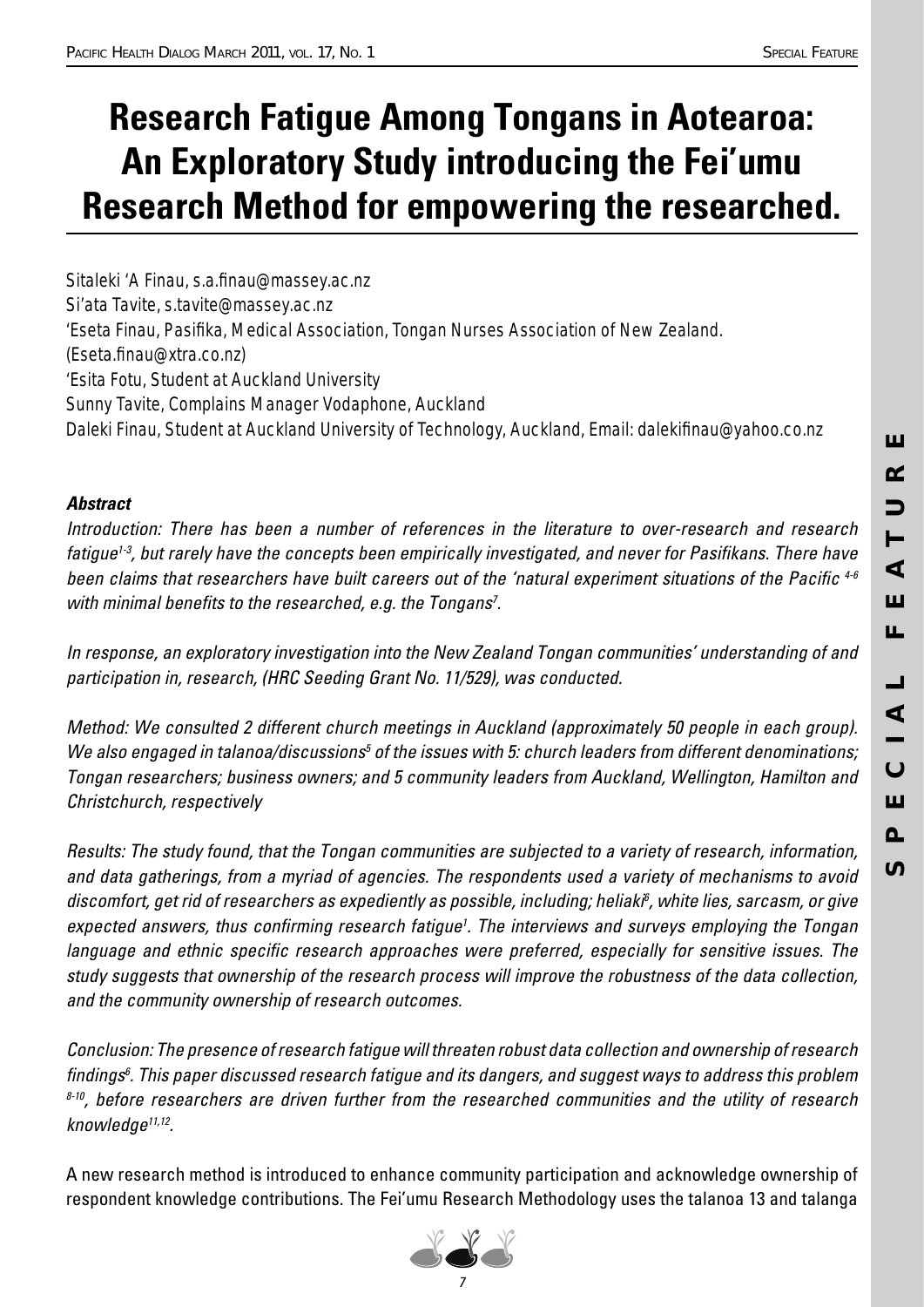A new research method is introduced to enhance community participation and acknowledge ownership of respondent knowledge contributions. The Fei'umu Research Methodology uses the talanoa 13 and talanga 14 together as data collection instrument following the process of fei'umu 15,16 (cooking with underground earth ovens): covering 'umu preparation: food and cooking processes; eating arrangement and seating; entertainment; feasting protocols; and oratory exchanges.

### **References**

- 1. Clark, T. "We are over-research here": Exploring accounts of research fatigue within qualitative research engagements, Sociology; 2008; 2(5): 953-970.
- 2. Research Fatigue is frequently the problem underlying poor response rates and insufficient, inadequate data. http://www.communitiesscotland.gov.uk/stellent/groups/public/documents/webpages/shr\_howto gather-researchfatigu.hcsp (Oct 2010)
- 3. Finau, S.A. Health research in the Pacific: in search of an identity. New Zealand Medical Journal, 1995; 108; 16-19.
- 4. Finau, S.A. Health research: a tool for social justice and the poor. Asia Pacific Journal of Public Health, 1998; 10 (2)): 106-110.
- 5. Finau SA, Finau E, Ofanoa M. Research imperialism in the Pacific health: the case of Tonga. Pacific Health Dialog, 2000; 7(2)):109-114.
- 6. Herman, A., Bullen, C., Finau, S.A., Ofanoa, M., Mobilising Pacific People for Health: Insights from a Hepatitis B. Screening Programme in Auckland, New Zealand. Pacific Health Dialog, 2006; Vol. 13 No. 2; 9-15.
- 7. Finau, S.A., Stanhope, J.M., Prior, I.M., et al., The Tonga cardiovascular and metabolic study: demographic aspect, survey design and medical findings. Community Health Studies, 1983; 8(1): 67-77.
- 8. Guidelines on Ethics in Health Research', available from the HRC website: (http://hrc.govt.nz/ethicgui. htm)
- 9. HRC (2003), Guidelines on Pacific Health Research; Health Research Council of New Zealand.
- 10. Cultural democracy: the way forward for primary care of hard to reach New Zealanders. Pacific health dialog 2007; 14(2):85-94.
- 11. Mila-Schaaf, K, What do we mean by Pacific knowledge and research methodologies? Negotiated space between Western and Pacific knowledge traditions; In Gounder, R, (Editor) Pacific Development Perspectives: Meeting Our Diverse Goals; Masilamea Press: pp. 9-18: 2009.
- 12. Thaman, K. H. Representing and Re-researching Oceania: a suggestion for synthesis. In Finau, et al. (editors), Pacificentric Health Research Methods; Anthology Series No 1, Pacific Health Research Council; Fiji: 2002
- 13. Wood .H. Three competing research approaches for Oceania; The contemporary Pacific, 2006; 18(1): 33-56.
- 14. Vaka'uta. N. Talanga: a Tongan mode of Interpretation; In Havea, J (Editor), Talanoa Ripples: Across Culture, Borders, Disciplines..; Masilamea Press; pp149-165;: 2010.
- 15. http://en.wikipedia.org/wiki/Umu
- 16. http://islandtime.typepad.com/photos/feiumu/index.html

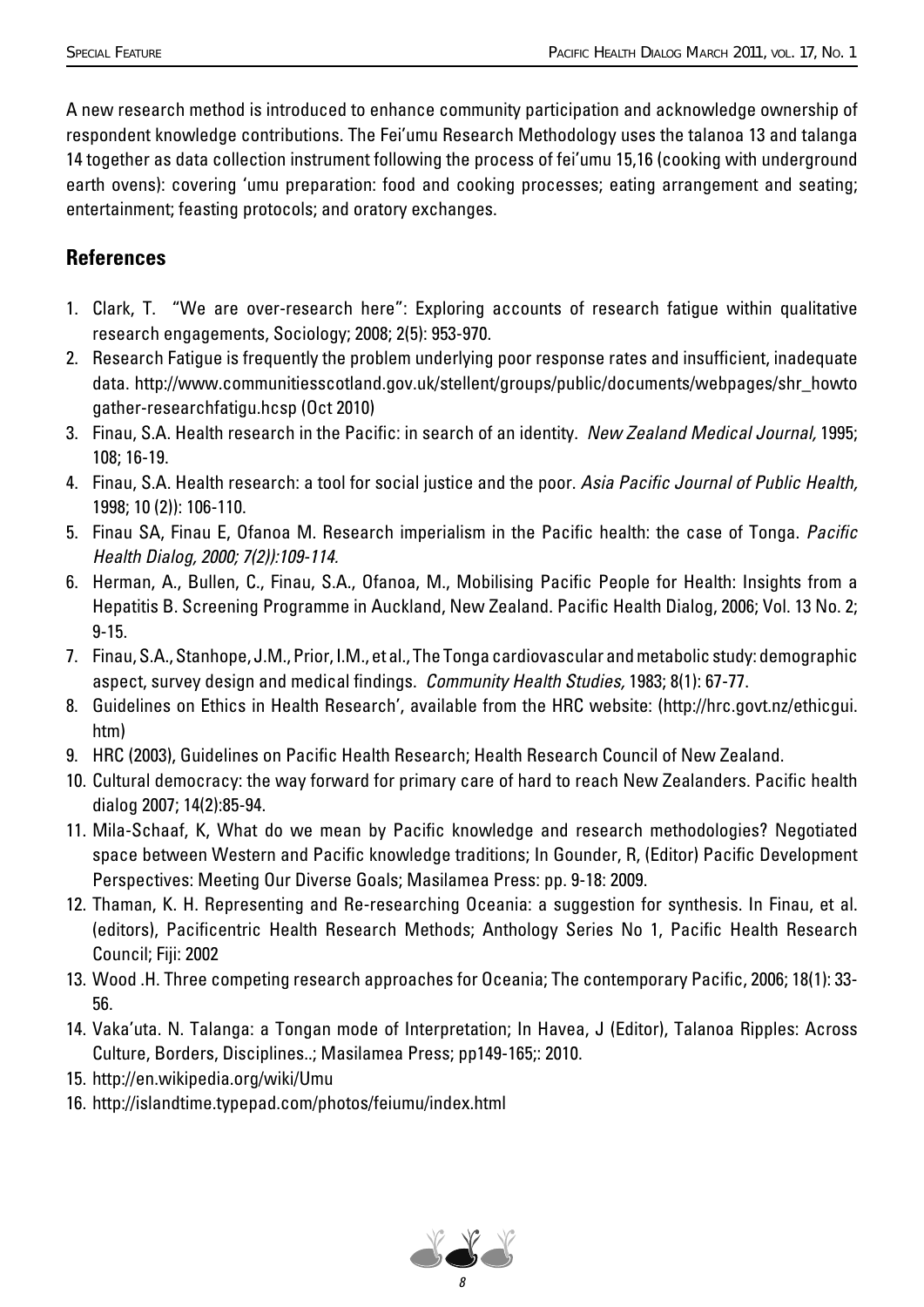

### RESEARCH FATIGUE AMONG TONGANS: Fei'umu Research Method empowering the researched

**TRA Conference, Tonga 2011** 1

*Sitaleki Sitaleki 'A. Finau (s.a.finau@massey.ac.nz) Director Pasifika@Massey Massey University Albany Aoteroa*







### Tongans in Aotearoa

- **50,481Tongans in 2006** -**90% church affiliation** -**>50% NZ born & raised** -**Increase of 24.0 % from**
- **2001** -**Fastest growing Pacific group**
- -**38% <15 years old**  $\blacktriangleright$ **About 34,000 live in Auckland**
- -**Highest abortion rate!**





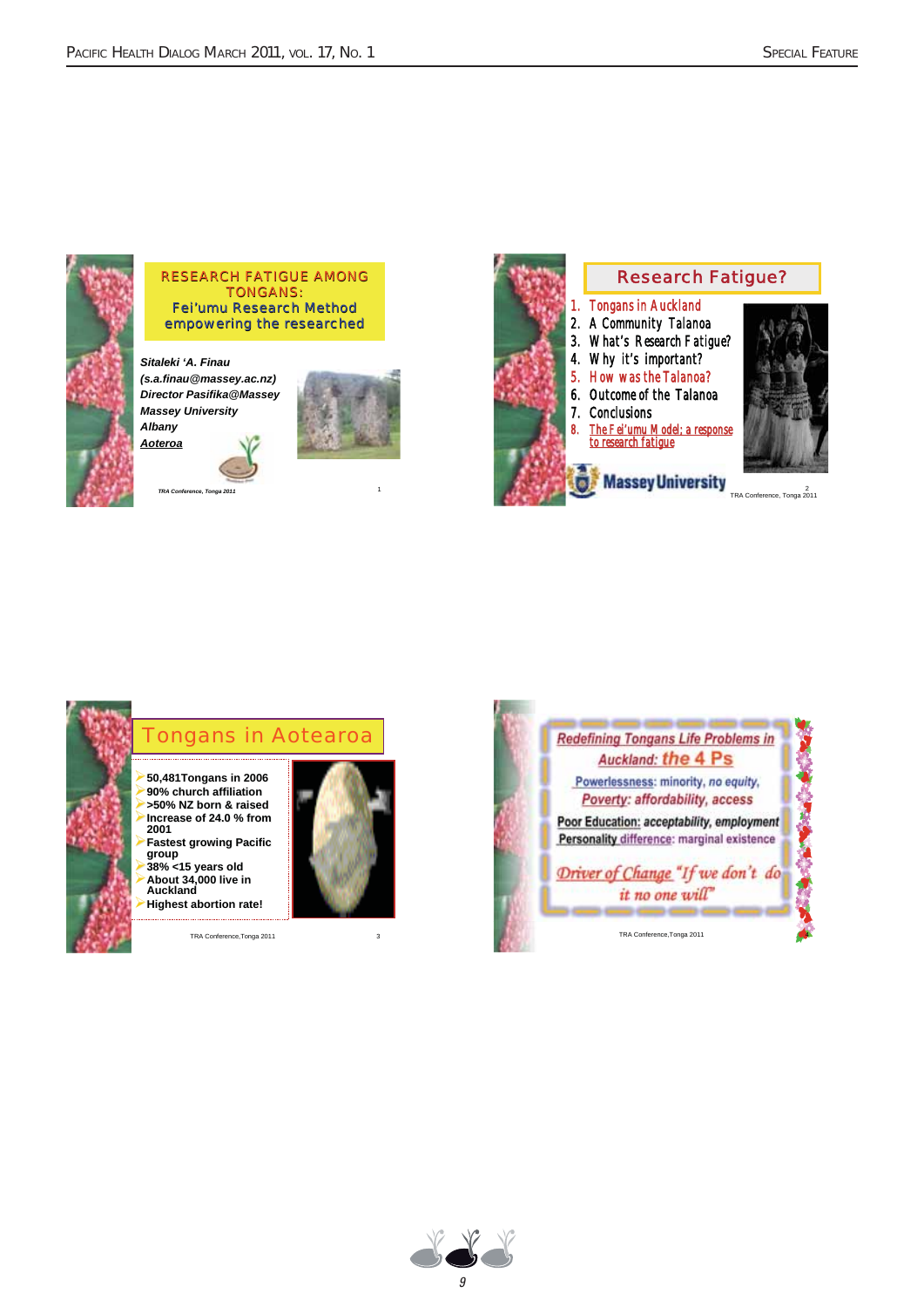

### *What is Research Fatigue?*

Respondents' & Researchers'

**Complains of:** •**Over-research; &** •**helplessness to control helplessness to control research directions and returns** •**Misrepresentation of**

**data E.g.: Ms. M. Mead's Samoa; &** •*"Growing up in Tonga?"* TRA Conference,Tonga 2011 5

*old' data collection methods (e.g.* **questionnaires, feedback forms)** -**Research methods used do not energise or engage respondents.**







### Features of research Fatigue: 2.Research Methods

**Respondent Fatigue Researcher fatigue** *Respondents are tired Researchers are of responding to 'same experienced in one or two methods but lack confidence to try others;* **Suitable to respondent**



TRA Conference,Tonga 2011 7





#### **Respondent Fatigue** *Topic relevant and interesting to*

*respondents ;* **but respondents are tired of irrelevant questions;** • *or methods of data collection, particularly if respondents have already voiced discontent;* **and**

• **are feeling that 'nothing changes'.** للممتمون

TRA Conference,Tonga 2011 8

#### **Researcher Fatigue** *Researchers feel anxious that data quality is poor due to poorly worded questions, etc.*

- •**Researchers feel that research is restricted by clients brief, regulatory frameworks/demands for**
- **'hard', 'transparent' data.** •*Researchers feel research is restricted by*
- *resources (time, money, personnel, etc.)*

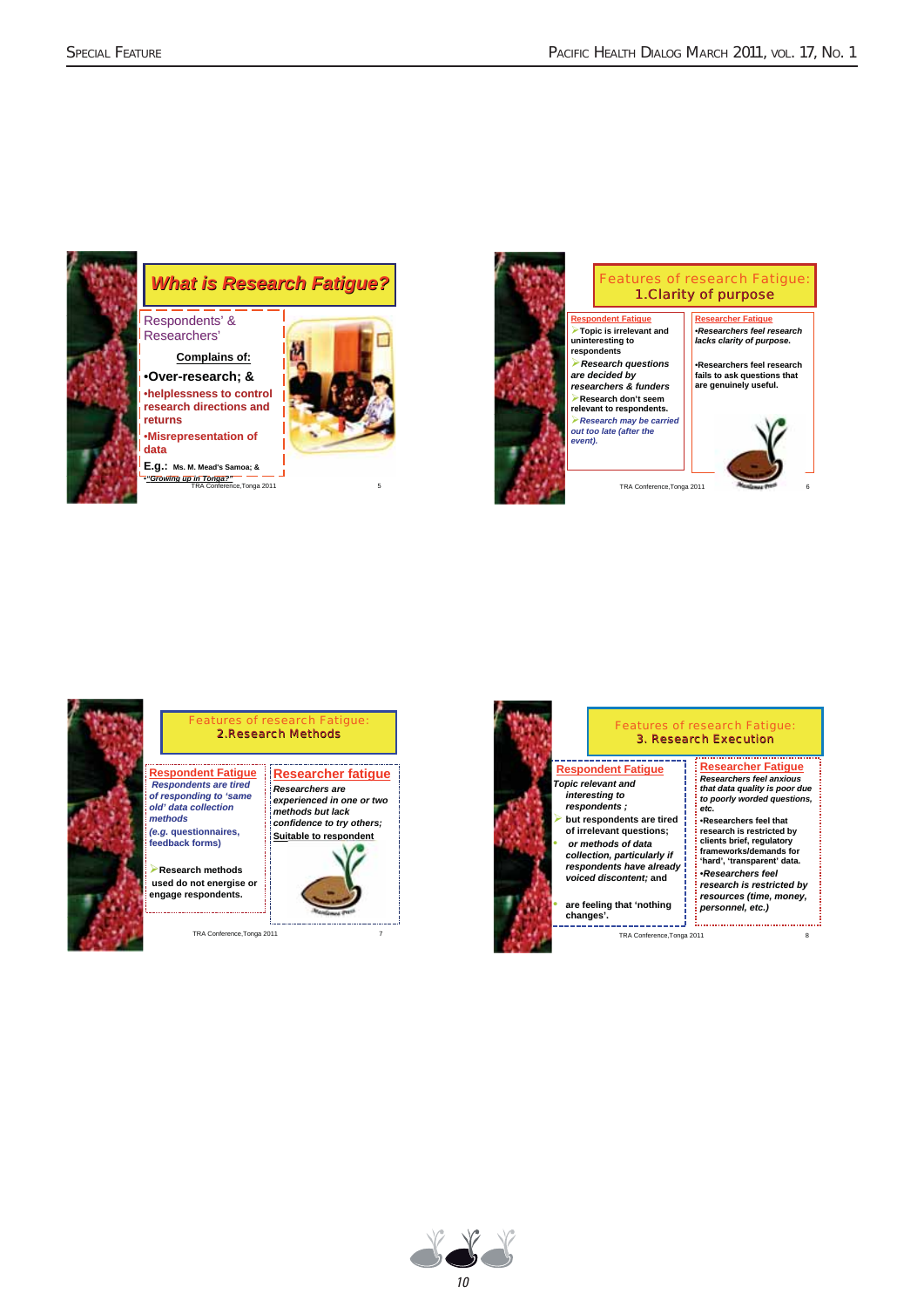

#### Features of research Fatigue: 4. Practical Actions & Outcomes

TRA Conference,Tonga 2011 **Provides** 2014

**Respondent Fatigue** • *Respondents are frustrated: at giving responses yet receiving no feedback about research findings; &* •**with receiving feedback that seems misleading or lacks credibility.** •*Respondents receive feedback but changes due to research do not happen.*

**Researcher Fatigue** •**Researchers do not see much changing as a result of the research.** •*Researchers feel frustrated that research may have raised respondents' expectations but changes as a result of the research are unlikely to happen*







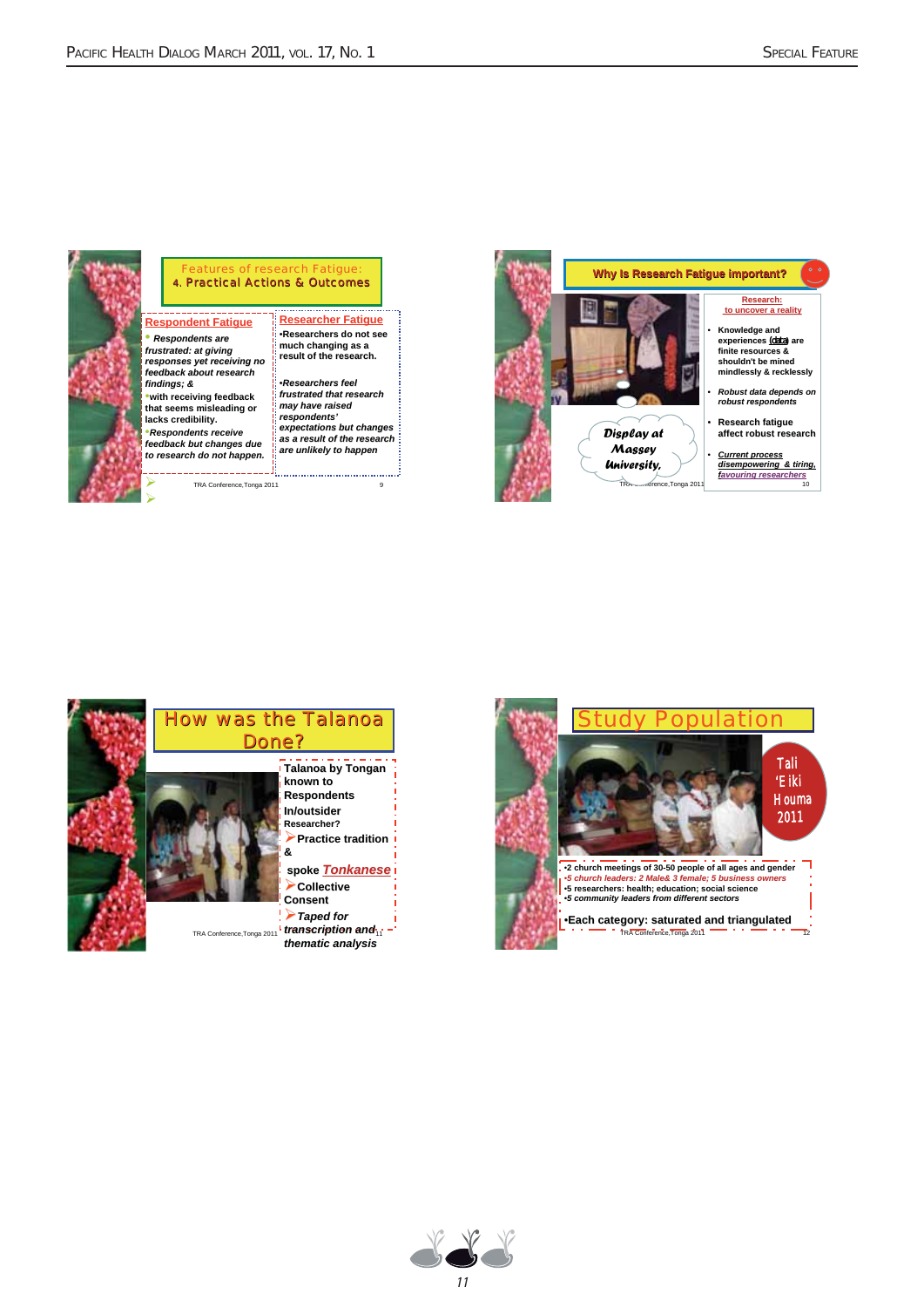

**Church groups:** •**'English and Tongan questions used** •**Too many strangers asking** •**Lots of misunderstandings** •**Quick responses to get rid of researchers** •*Questions on a wide variety*

*of issues from health to living to death* •*Sometimes: lie, joke, and/or*

*heliaki ('secret talk')*



TRA Conference,Tonga 2011 14



## Ola 'o e Talanoa

#### **Community of 5s all similar:** • *There should laws against useless*

- *questioning* • **Plenty of strange researchers**
- **hard to understand reaearcher behaviour and quetions**
- **Varieties of "researchers" are hitting the Pacific communities**
- **Tongan nuances used: heliaki, heliaki,** *fakakata*, polepole, <u>*fakatokilalo,* ki''i</u><br>loi, fieme'a, hua, <u>fakapangopango</u>, **etc.**







- 
- 
- **supported because of fatigue**



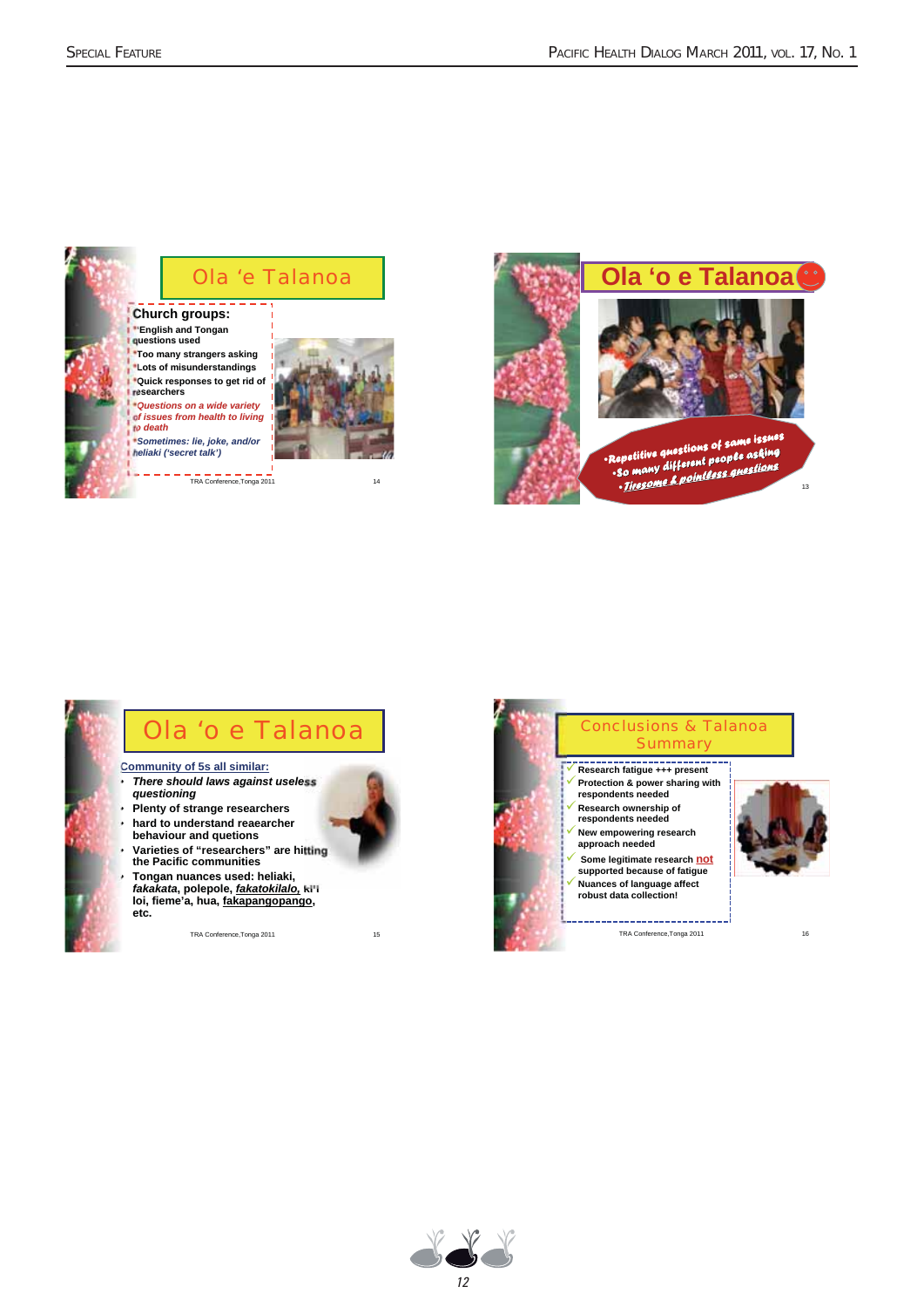







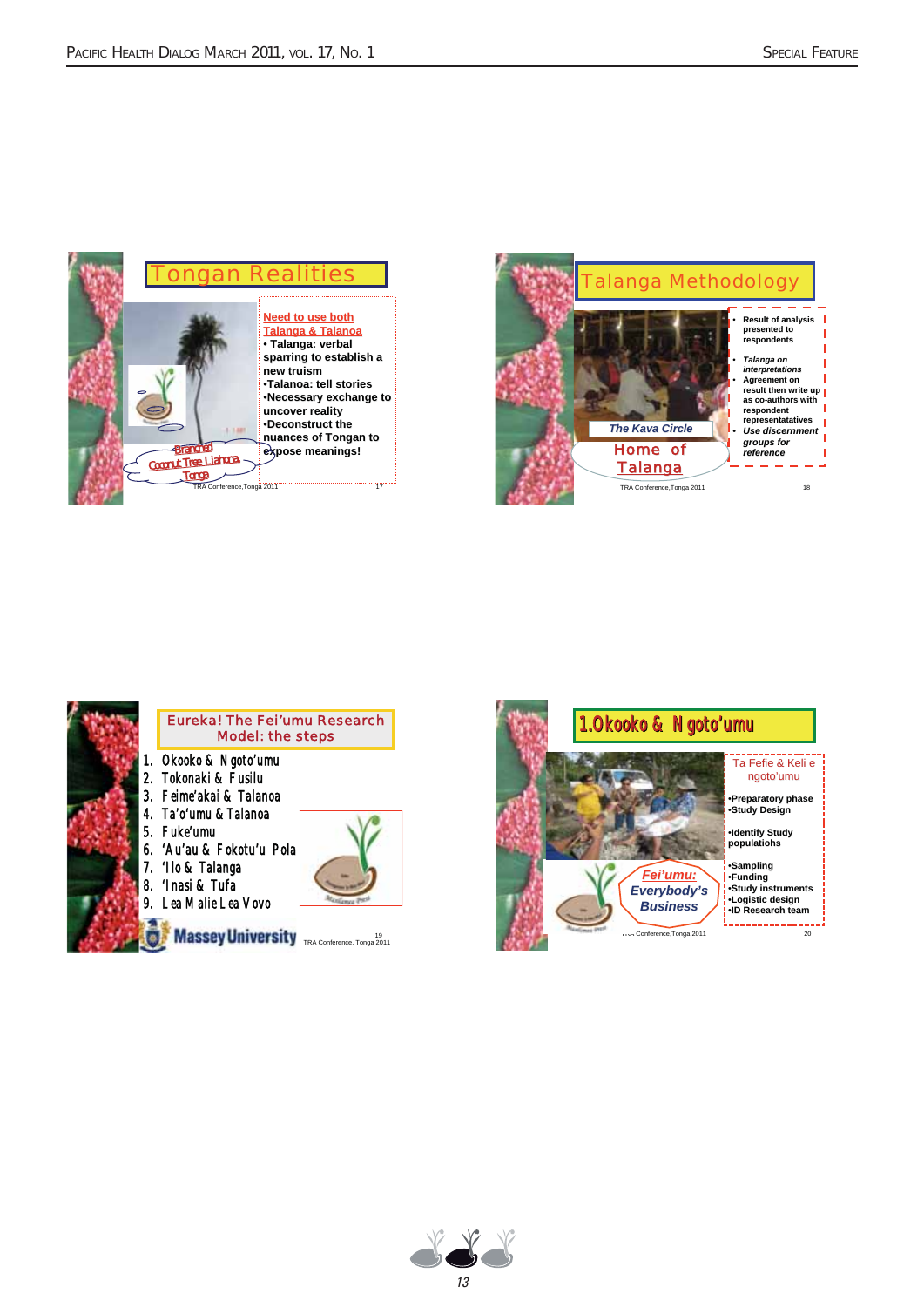







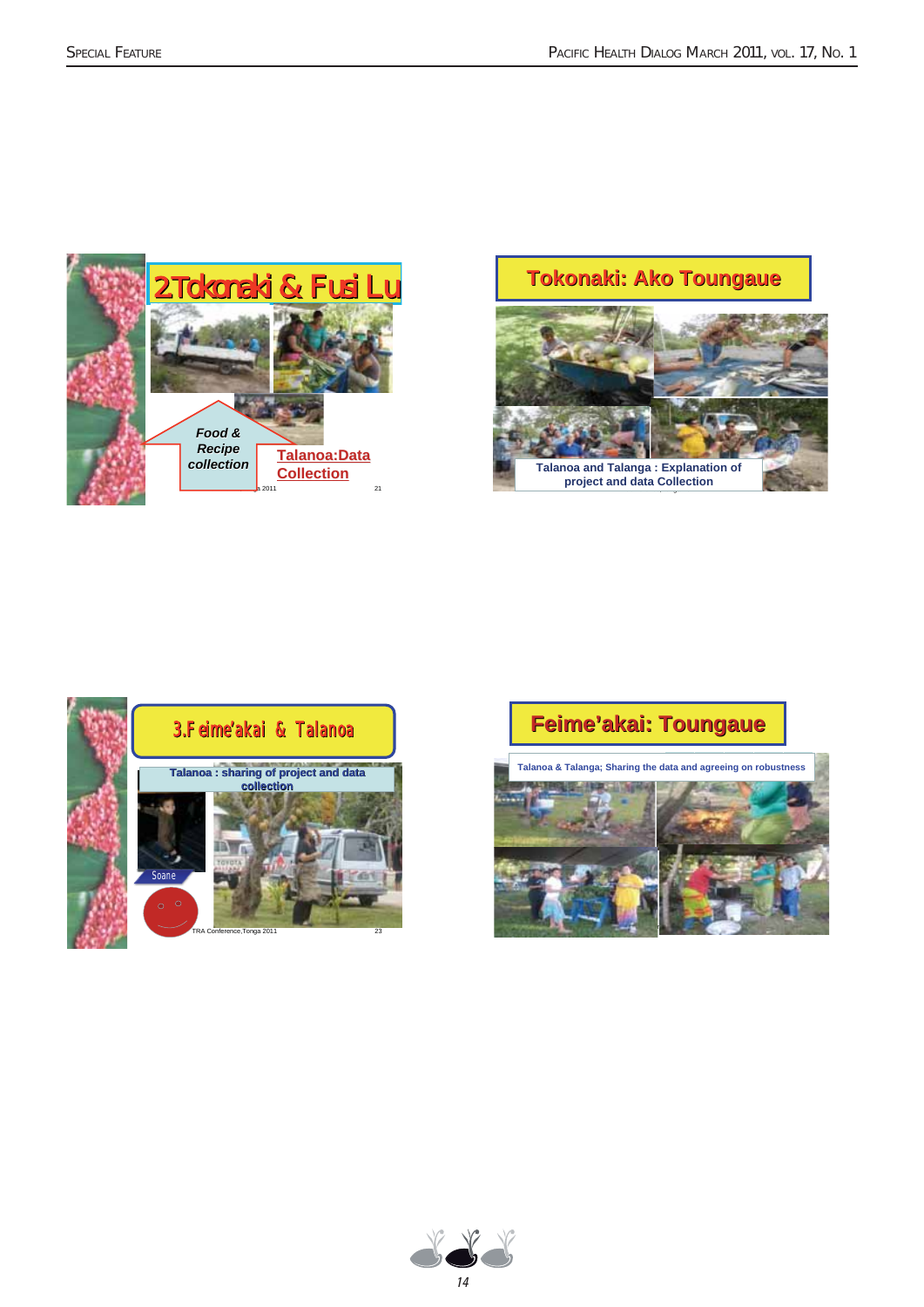### **Feime'akai & Ako Talanga akai & Ako Talanga**









5.Fuke'umu

**Data retrieval Data retrieval Then Unpack**

**Some editing and cleaning and , then:** *Re-present data to respondents*

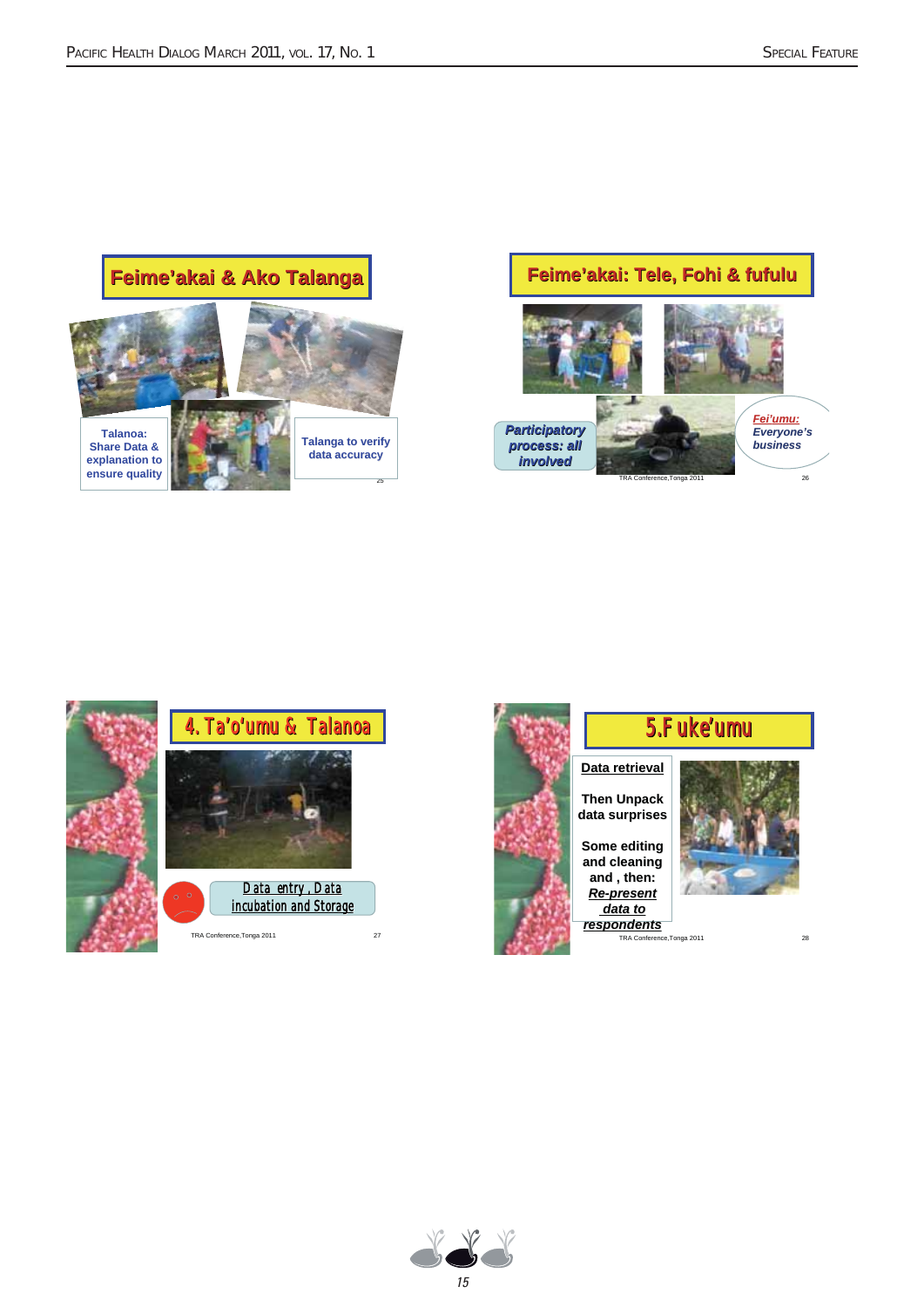### **Kai Pola & Talanoa Kai Pola & Talanoa**



TRA Conference,Tonga 2011 30



### **Kai Pola & Talanoa**



*Sharing analysis and agreeing on interpretations*

TRA Conference, Tonga 2011

### 7.'Ilo & Talanga

**Share & Digest Results Talanga & talanoa about results Agree on interpretations & representations Analysis: respondents & researchers share the meaning Fakame'ite & Lea Malie**



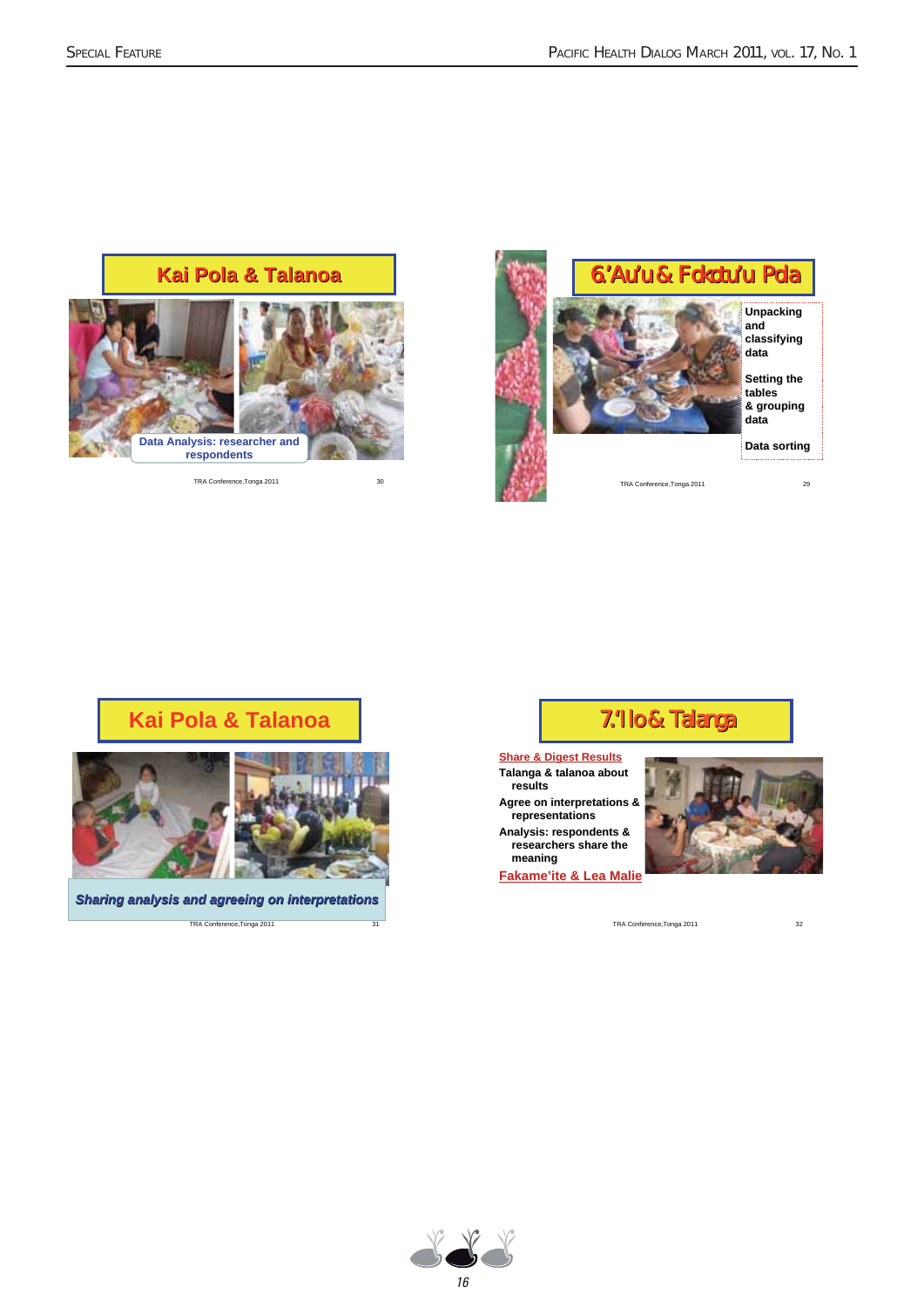### **Fakame'ite & Lea Malie**



**Celebrating the agreed results and share research outcome!**

TRA Conference, Tonga 2011 33

### **Lea Malie & Me Lea Malie & Me'a Malie a Malie**







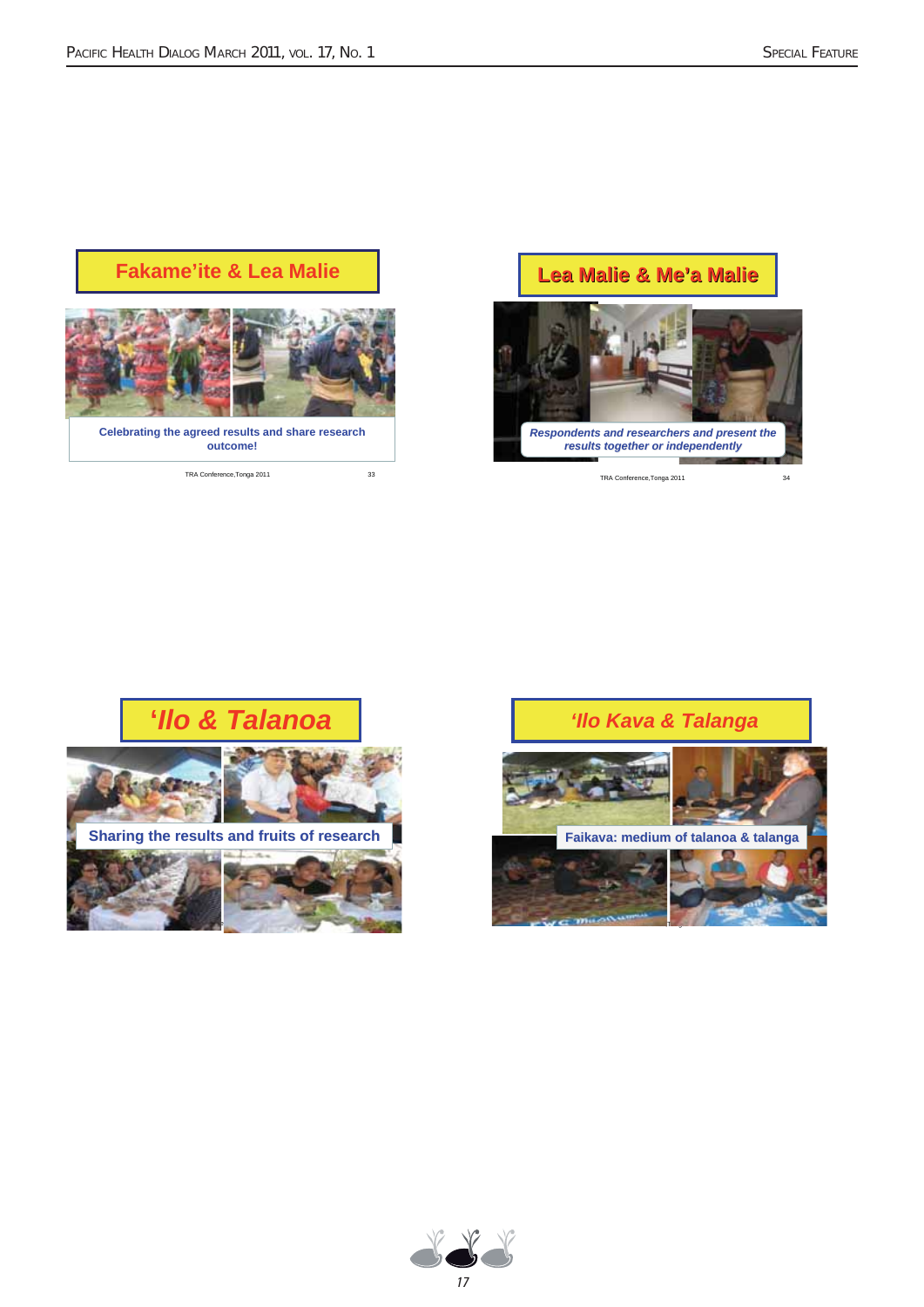



### **Fiemalie & Nonga**





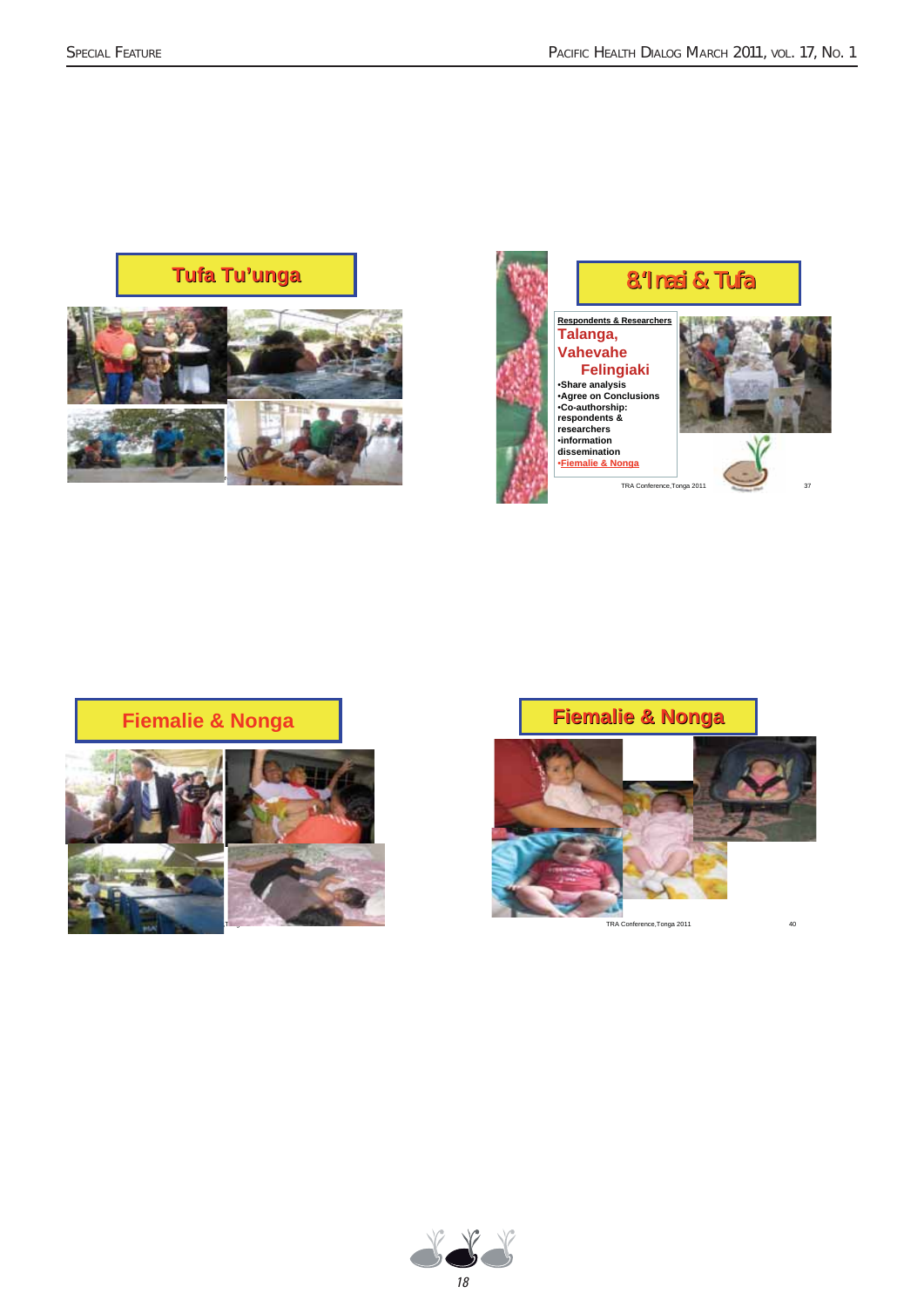

TRA Conference,Tonga 2011 42